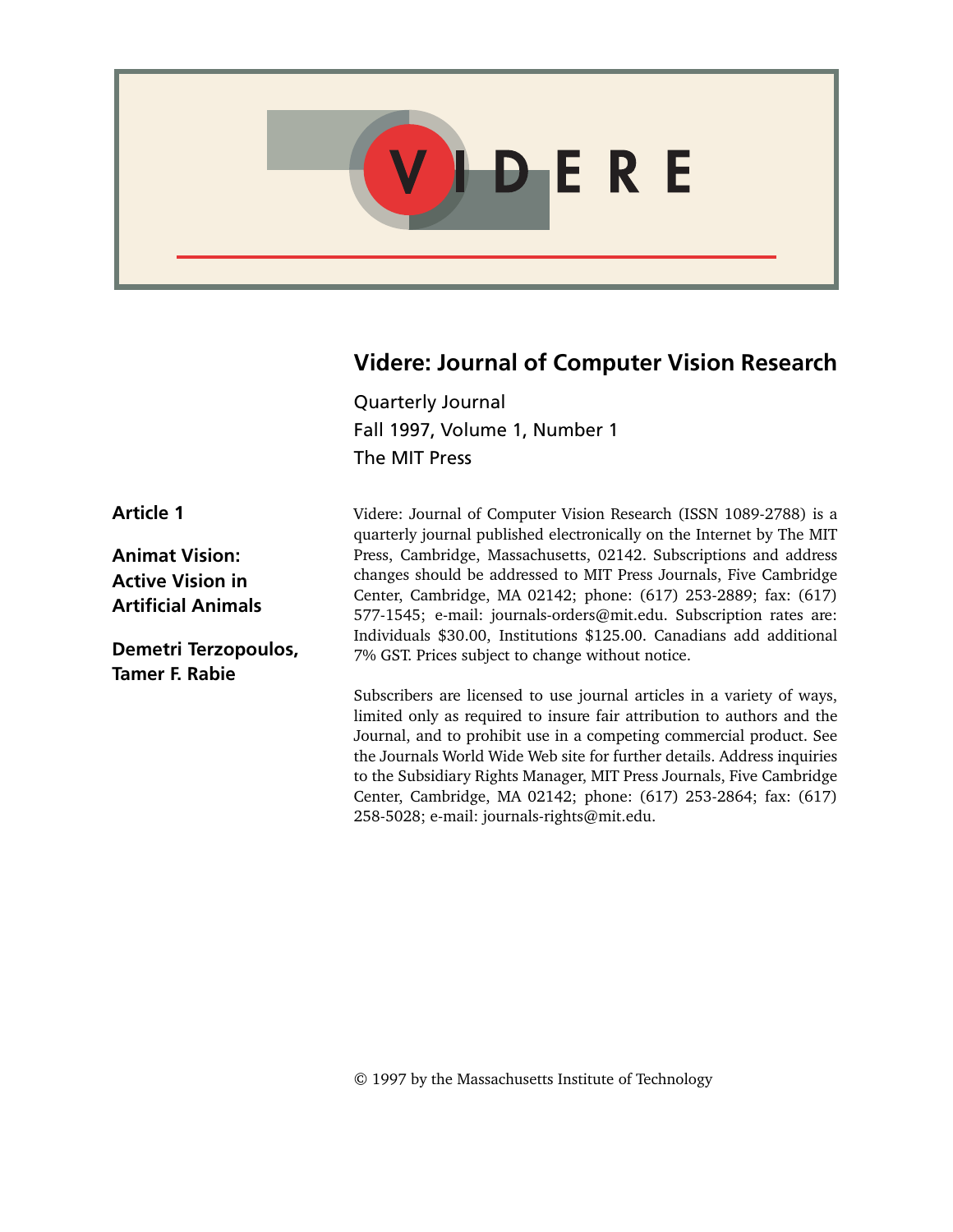# *Animat Vision: Active Vision in Artificial Animals*

## **Demetri Terzopoulos,<sup>1</sup> Tamer F. Rabie<sup>1</sup>**

We propose and demonstrate a new paradigm for active vision research that draws upon recent advances in the fields of artificial life and computer graphics. A software alternative to the prevailing hardware vision mindset, *animat vision* prescribes artificial animals, or animats, situated in physics-based virtual worlds as autonomous virtual robots with active perception systems. To be operative in its world, an animat must autonomously control its eyes and muscle-actuated body. Computer vision algorithms continuously analyze the retinal image streams acquired by the animat's eyes, enabling it to locomote purposefully through its world. We describe an initial animat vision implementation within lifelike artificial fishes inhabiting a physics-based, virtual marine world. Emulating the appearance, motion, and behavior of real fishes in their natural habitats, these animats are capable of spatially nonuniform retinal imaging, foveation, retinal image stabilization, color object recognition, and perceptually-guided navigation. These capabilities allow them to pursue moving targets such as other artificial fishes.

**Keywords:** active vision, artificial life, artificial animals, autonomous agents, physics-based modeling, biomimetic vision systems, foveation, visual stabilization, color object detection, visionguided navigation

### **Introduction**

Advances in the emerging field of artificial life (ALife) make possible a fresh approach to computational vision.<sup>1</sup> A major theme in ALife research is the synthesis of artificial animals, or "animats" [1]. Animats, a term coined by Wilson [2], are computational models of real animals situated in their natural habitats. A recent breakthrough in animat research has produced situated virtual agents that realistically emulate animals of nontrivial evolutionary complexity [3]. This advance prompts us to propose *animat vision*, a paradigm which prescribes the use of artificial animals as autonomous virtual robots for active vision research.<sup>2</sup>

Our zoomimetic approach to vision is made possible by the confluence of three recent trends:

- 1. Advanced physics-based artificial life modeling of natural animals.
- 2. Photorealistic computer graphics rendering and its efficient implementation in modern 3D graphics workstations.
- 3. Active computer vision algorithms.

The basic idea in a nutshell is to implement, entirely in software, realistic artificial animals and to give them the ability to locomote, perceive, and in some sense understand the realistic virtual worlds in which they are situated so that they may achieve individual and social functionality within these worlds. To this end, each animat is an autonomous agent possessing a muscle-actuated body capable of locomotion, and a mind with perception, motor, and behavior centers. The animat is endowed with functional eyes that can image the dynamic 3D virtual world onto 2D virtual retinas. The perceptual center of the animat's brain exploits active vision algorithms to continually process the incoming stream of dynamic retinal images in order to make sense of what it sees and, hence, to purposefully navigate its world.

The uninitiated reader may doubt the possibility of implementing artificial animals rich enough to support serious active vision research. Fortunately, this hurdle has already been cleared. Recent animat theory encompasses the physics of the animal and its world, its ability to locomote using internal muscles, its adaptive, sensorimotor behavior, and its ability to learn. In particular, an animat with these essential capabilities has been implemented that emulates animals as complex as teleost fishes in their marine habitats [3, 6].

Imagine a virtual marine world inhabited by a variety of realistic fishes (Fig. 1). In the presence of underwater currents, the fishes employ

<sup>1.</sup> Department of Computer Science, University of Toronto, 10 King's College Road, Toronto, ON, M5S 3G4, Canada

Copyright © 1997 Massachusetts Institute of Technology mitpress.mit.edu/videre.html

<sup>1.</sup> For an engaging introduction to the ALife field, see, e.g., S. Levy, *Artificial Life* (Pantheon, 1992).

<sup>2.</sup> The animat vision paradigm was introduced in an earlier version of this paper [4] and it is further developed in [5].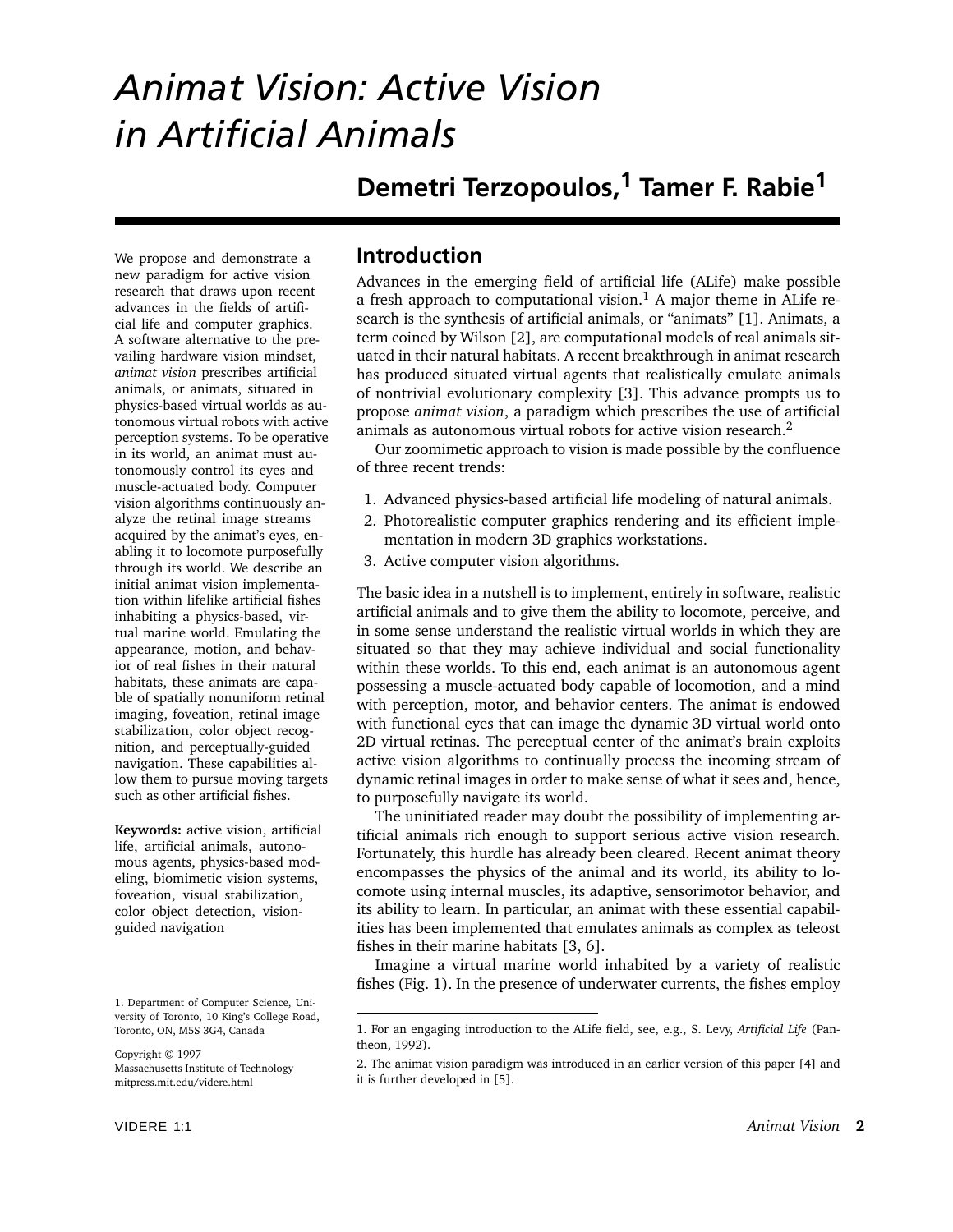**Figure 1.** Artificial fishes in their physics-based virtual world as it appears to an underwater observer. The 3 reddish fish (center) are engaged in mating behavior, the greenish fish (upper right) is a predator hunting for small prey, the remaining 3 fishes are feeding on plankton (white dots). Seaweeds grow from the ocean bed and sway in the current.



their muscles and fins to swim gracefully around immobile obstacles and among moving aquatic plants and other fishes. They autonomously explore their dynamic world in search of food. Large, hungry predator fishes stalk smaller prey fishes in the deceptively peaceful habitat. The sight of predators compels prey fishes to take evasive action. When a dangerous predator appears, similar species of prey form schools to improve their chances of survival. As the predator nears a school, the fishes scatter in terror. A chase ensues in which the predator selects victims and consumes them until satiated. Some species of fishes seem untroubled by predators. They find comfortable niches and feed on floating plankton when they get hungry. Driven by healthy libidos, they perform elaborate courtship rituals to attract mates.

The challenge undertaken in this paper is to synthesize an active vision system for the fish animat which is based solely on retinal image analysis. The vision system should be extensible so that it will eventually support the broad repertoire of individual and group behaviors described above. It is important to realize that we need not restrict ourselves to modeling the perceptual mechanisms of natural fishes. In fact, the animat vision paradigm applies to animats that model any animal—even a human being—to the level of fidelity that the artificial fish models a real fish. Indeed, the animat vision system that we develop in this paper makes no attempt to model fish perception [7]. Instead, we have found it an interesting and challenging problem to endow the piscine animat with a biomimetic vision system that enables it to be a functional, active observer of its world.

The basic functionality of the animat vision system starts with binocular perspective projection of the 3D world onto the animat's 2D retinas. Retinal imaging is accomplished by photorealistic, color graphics renderings of the world from the animat's viewpoint. This projection respects occlusion relationships among objects. It forms spatially variant visual fields, with high resolution foveas and low resolution peripheries. Based on an analysis of the incoming color retinal image stream, the visual center of the animat's brain supplies saccade control signals to the eyes in order to stabilize the visual fields during locomotion through compensatory eye movements (an optokinetic reflex), to attend to interesting colored targets, and to keep these dynamic targets fixated. The artificial fish is thus able to approach and track other artificial fishes under visual guidance. Eventually, its arsenal of active vision algorithms will enable it to forage, evade predators, find mates, etc.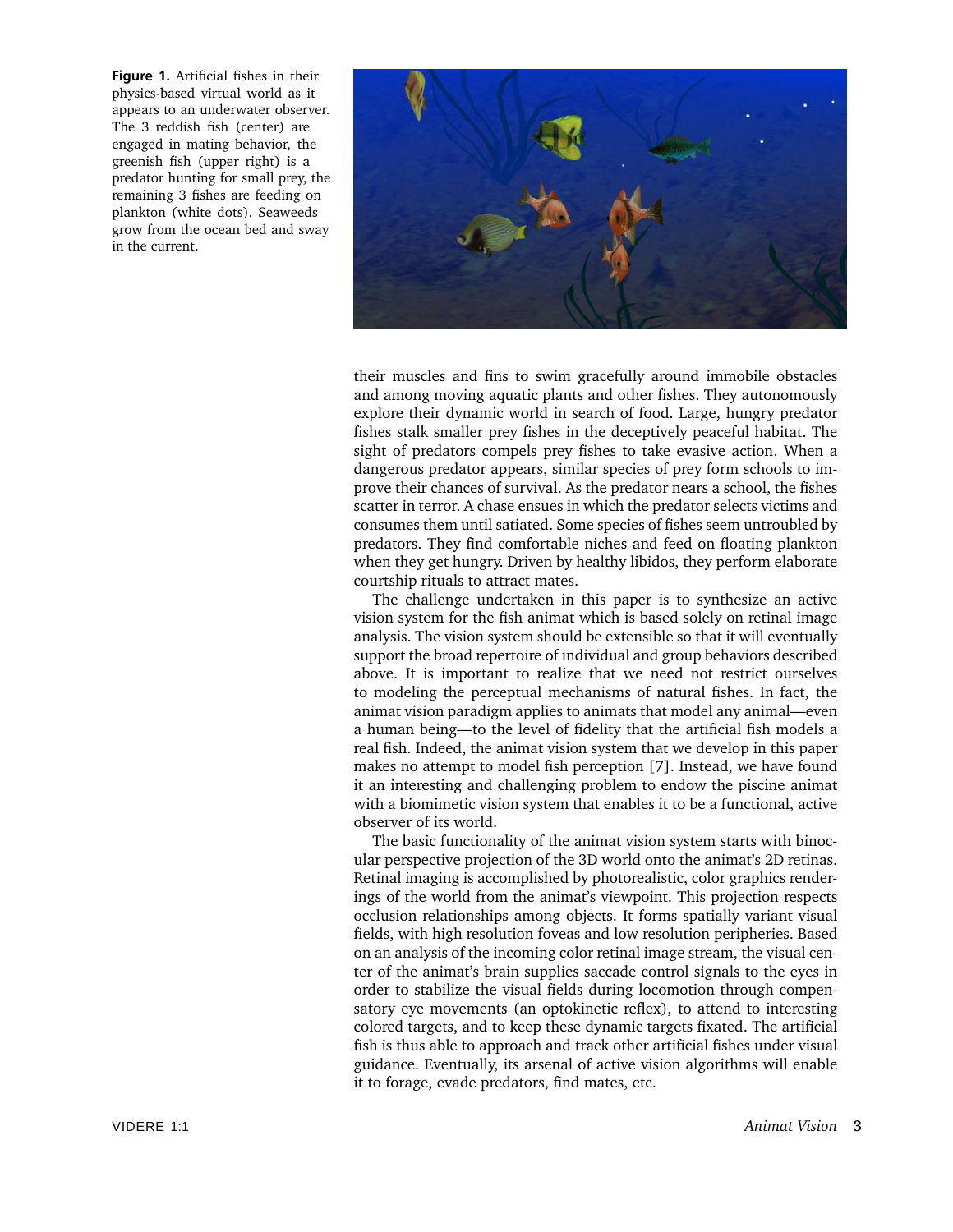The remainder of the paper is organized as follows: the Motivation and Background section briefly motivates our approach vis-a-vis conventional active vision based on robot hardware, and discusses the background of our work. The Review of the Fish Animat section reviews the relevant details of the artificial fish model. The Animat Vision System section describes the active vision system that we have implemented in the animat, including the retinal imaging, foveation, color object detection, and retinal field stabilization algorithms. The Vision-Guided Navigation section presents results in vision-guided navigation and the pursuit of moving nonrigid targets—other artificial fish. The final section presents conclusions and discusses future research.

### **Motivation and Background**

### *Problems with the Hardware Vision Mindset*

Active vision research in most labs today is, in reality, the technologicallydriven pursuit of "hardware vision." To be sure, applications-minded researchers have legitimate reasons for building robot vision systems, but the necessary hardware paraphernalia—CCD cameras, pan-tilt mounts, ocular heads, frame-rate image processors, mobile platforms, manipulators, controllers, interfaces, etc.—can be expensive to fabricate or acquire commercially, and a burden to maintain in working order.

The animat vision methodology that we advocate in this paper can potentially liberate a significant segment of the computer vision research community from the tyranny of hardware. It addresses the needs of scientists who are motivated to understand and ultimately reverse engineer the powerful vision systems found in higher animals. These researchers realize that readily available hardware systems are woefully inadequate models of natural animals—clearly, animals do not have CCD chip eyes, electric motor muscles, and wheel legs. Moreover, their mobile robots typically lack the compute power necessary to achieve real-time response within a fully dynamic world while running active vision algorithms of much sophistication. Yet in their ambition to understand the complex sensorimotor functions of real animals, active vision researchers have been forced to struggle with whatever hardware is available to them, for lack of a better research strategy; that is, until now.

### *Further Advantages of the Animat Vision Approach*

Animat vision offers an alternative research strategy for developing biologically-inspired active vision systems. It circumvents the aforementioned problems of hardware vision. The animat vision concept is realized with realistic artificial animals and active vision algorithms implemented entirely in software on readily available 3D graphics workstations. Animat vision offers several additional advantages:

One can arbitrarily slow down the "cosmic clock" of the virtual world relative to the cycle time of the CPU on which it is being simulated. This increases the amount of computation that each agent can consume between clock ticks without retarding the agent's responses relative to the temporal evolution of its virtual world. This, in turn, permits the development and evaluation of sophisticated new active vision algorithms that are not presently implementable in real-time hardware.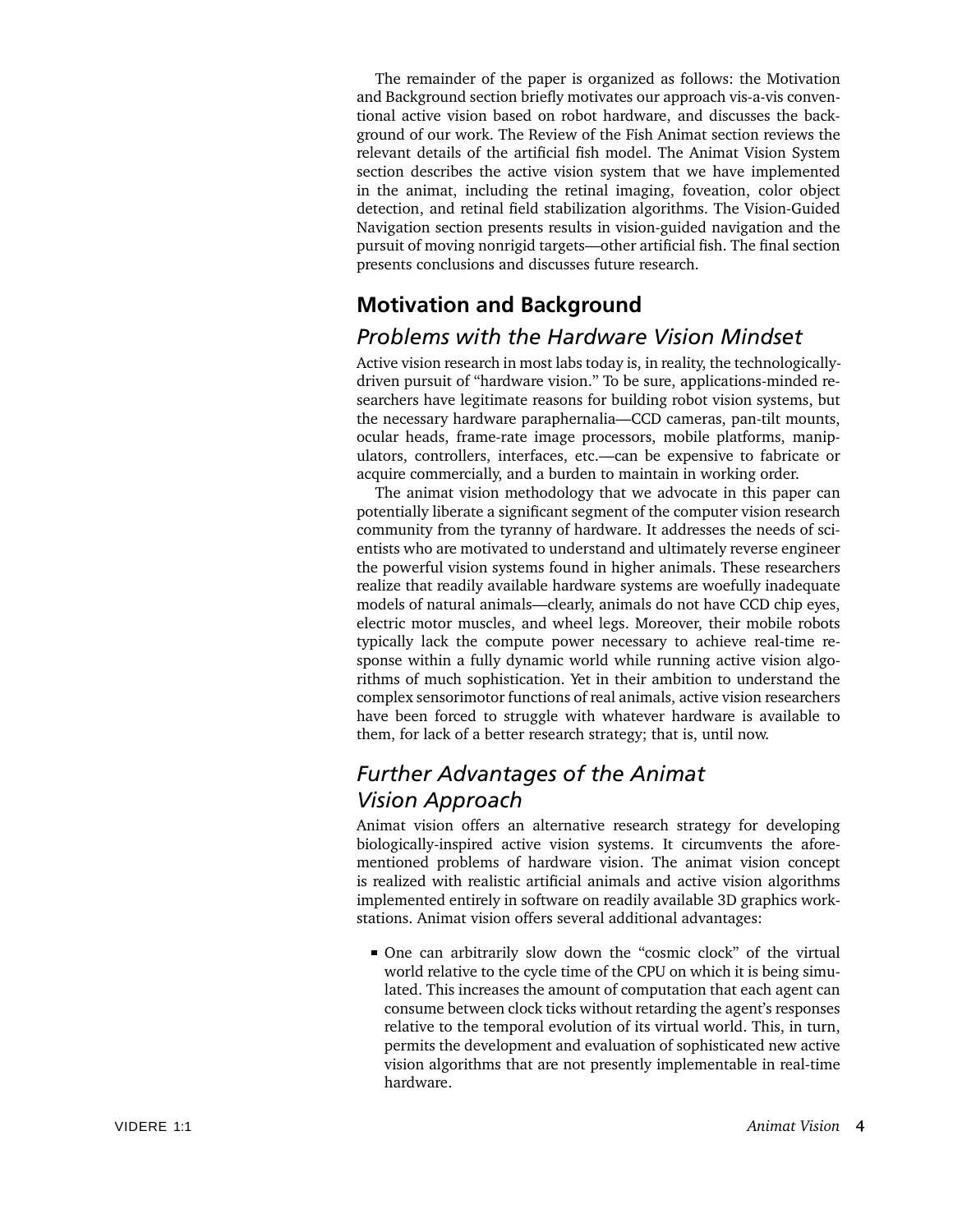The quantitative photometric, geometric, and dynamic information that is needed to render the virtual world is available explicitly. Generally, the animats are privy to no environmental ground truth data, but must glean visual information "the hard way"—from retinal image streams. However, the readily available ground truth can be extremely useful in assaying the effective accuracy of the vision algorithms or modules under development.3

### *Related Work*

It should by now be clear to the reader that our goal in this paper is *not* to model the vision systems of real fishes, but instead to employ the artificial fish as a virtual robot for designing general-purpose active vision systems.4

J. J. Gibson [9], in a sense the grandfather of active vision, stressed in precomputational terms the importance of modeling the active observer situated in the dynamic environment. Versions of this paradigm suitable for mainstream computer vision were introduced in the seminal papers of Bajcsy [10] and Ballard [11] under the names of active perception and animate vision, respectively.<sup>5</sup> The active vision approach was further developed by Aloimonos *et al.* [12] and many others (see, e.g., [13, 14, 15]) into the prevalent paradigm that it is today.

The artificial animals that we advocate in this paper are active "vehicles" in the sense of Braitenberg [16]. We believe that they are as appropriate for grounding active vision systems as are the hardware "mobots" that have come out of the situated robotics work of Brooks and his group [17] which have been an inspiration to numerous other robotics groups (see, e.g., the compilation [18]). Undeniably, however, efforts to equip real-time mobile robots with general-purpose active vision systems have been hampered by the hardware and the relatively modest abilities of on-board processors.

Artificial fishes are animats of unprecedented sophistication. They are autonomous virtual robots situated in a 3D continuous virtual world governed by physical dynamics. This makes them suitable for grounding active vision systems. By contrast, Wilson's original animat [2], which was proposed for exploring the acquisition of simple behavior rules, is a point marker on a non-physical 2D grid world that can move between squares containing food or obstacles. Other simple animats include the 2D cockroaches of Beer [19]. A more sophisticated animat is the kinematic dog described by Blumberg and Galyean [20]. Prior animats make use of "perceptual oracles"—schemes for directly interrogating the virtual world models to extract sensory information about the environment as needed by the animat. One can also find several instances of "oracle

<sup>3.</sup> It is often convenient to represent ground truth data iconically in the form of retinocentric intrinsic images, including intensity, range, illumination, reflectance, and object identity images, and these can be computed easily and quickly by the rendering pipelines of 3D graphics workstations.

<sup>4.</sup> However, it is interesting that from the point of view of vision science, fishes, which account for some 22,000 species inhabiting almost every conceivable photic environment from the clear waters of tropical lagoons to the darkest deep seas, provide ideal models for the vertebrate visual system. Fish visual systems have been open to a wider variety of investigations, from biochemistry to ecology, than any other visual system, and many characteristics of vertebrate vision were initially demonstrated using fish (see [8]).

<sup>5.</sup> *Animat* vision should not be confused with Ballard's *animate* vision; the latter does not involve artificial animals.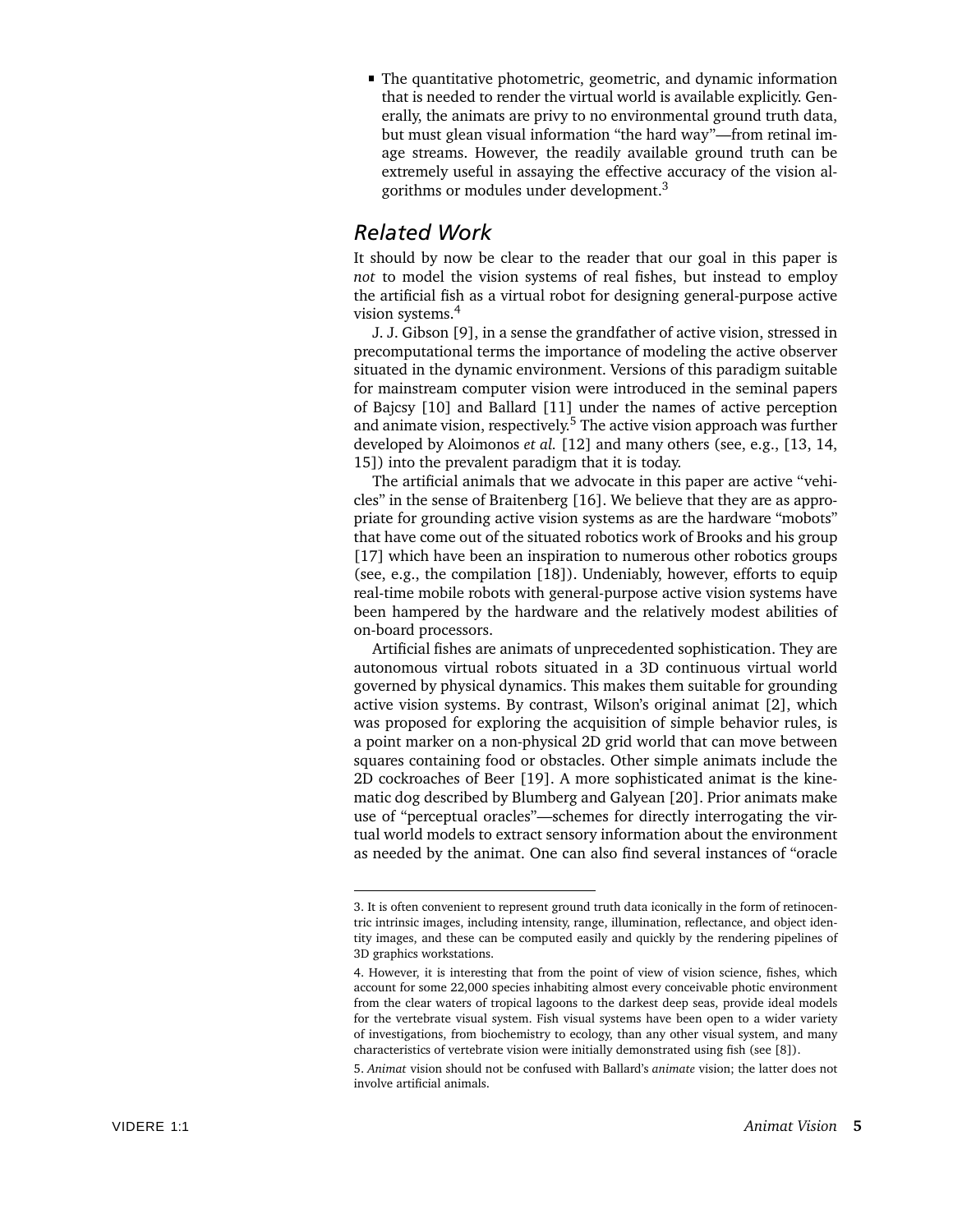**Figure 2.** The body of an artificial fish comprises a muscle-actuated biomechanical model, perceptual sensors, and a brain with motor, perception, behavior, and learning centers. To the lower left is an artificial fish graphical display model.



vision" in the behavioral animation literature [21, 22, 23]. Unlike oracle vision, for the animat vision approach to make sense, it is absolutely necessary that the animat and its world attain a high standard of visual fidelity.

### **Review of the Fish Animat**

The artificial fish model is developed elsewhere [3, 6, 23]. This section reviews the animat to a level of detail that suffices to comprehend the remainder of the paper.

Each artificial fish is an autonomous agent with a deformable body comprising a graphical display model and a biomechanical model actuated by internal muscles. As Figure 2 illustrates, the body includes eyes (among other on-board sensors) and a brain with motor, perception, behavior, and learning centers. Through controlled muscle actions, artificial fishes are able to swim in simulated water in accordance with simplified hydrodynamics. Their functional fins enable them to locomote, maintain balance, and maneuver in the water. Thus the artificial fish model captures not just 3D form and appearance, but also the basic physics of the animal and its environment. Though rudimentary when compared to real animals, the minds of artificial fishes are nonetheless able to learn some basic motor functions and carry out perceptually guided motor tasks within a repertoire of piscine relevant behaviors, including collision avoidance, foraging, preying, schooling, and mating.

### *Motor System*

The motor system (see Figure 2) comprises the fish biomechanical model, including muscle actuators and a set of motor controllers (MCs). Fig. 3(a) illustrates the mechanical body model which produces realistic piscine locomotion, using only 23 lumped masses and 91 uniaxial viscoelastic elements, 12 of which are actively contractile muscle elements. These mechanical components are interconnected so as to maintain the structural integrity of the body as it flexes due to the muscle actions.

Artificial fishes locomote like real fishes, by autonomously contracting their muscles in a coordinated fashion. As the body flexes it displaces virtual fluid which induces local reaction forces normal to the body. These hydrodynamic forces generate thrust that propels the fish forward.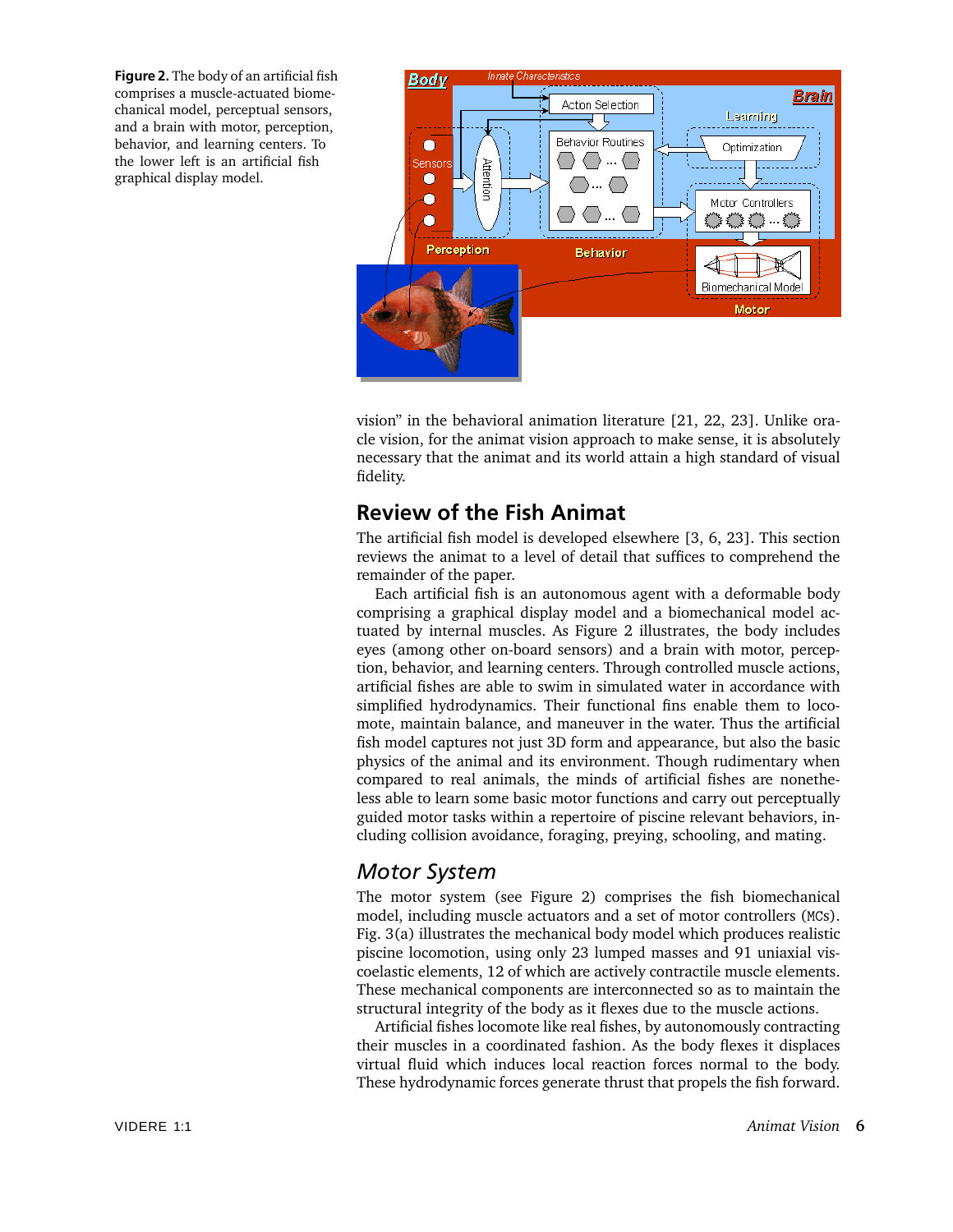**Figure 3.** Biomechanical fish model (a) Nodes denote lumped masses. Lines indicate springs (shown at their natural lengths). Bold lines indicate muscle springs. Artificial fishes perceive objects (b) within a limited field view if objects are close enough and not occluded by other opaque objects (only the fish towards the left is visible to the animat at the center).



The model mechanics are governed by Lagrange equations of motion driven by the hydrodynamic forces. The system of coupled second-order ordinary differential equations is continually integrated through time by a numerical simulator.<sup>6</sup>

The model is sufficiently rich to enable the design of motor controllers by gleaning information from the fish biomechanics literature. The motor controllers coordinate muscle actions to carry out specific motor functions, such as swimming forward (swim-MC), turning left (leftturn-MC), and turning right (right-turn-MC). They translate natural control parameters, such as the forward speed or angle of the turn, into detailed muscle actions that execute the function. The artificial fish is neutrally buoyant in the virtual water and has a pair of pectoral fins which enable it to navigate freely in its 3D world by pitching, rolling, and yawing its body. Additional motor controllers coordinate the fin actions.

### *Perception System*

Artificial fishes gain awareness of their world through sensory perception. As Figure 3(b) suggests, it is necessary to model not only the abilities but also the limitations of animal perception systems in order to achieve natural sensorimotor behaviors. Hence, the artificial fish has a limited field of view extending frontally and laterally to an effective radius consistent with visibility in the translucent water (Fig. 3(b)). An object may be detected only if some visible portion of it (i.e., not occluded behind some other opaque object) enters the fish's field of view (Fig. 3(b)). The perception center of the artificial fish's brain (see Fig. 2) includes a perceptual attention mechanism which allows the animat to attend to the world in a task-specific way, hence filtering out sensory information superfluous to its immediate behavioral needs. For example, the artificial fish attends to sensory information about nearby food

<sup>6.</sup> The artificial fish model achieves a good compromise between realism and computational efficiency. To give an example simulation rate, the implementation can simulate a scenario with 10 fishes, 15 food particles, and 5 static obstacles at about 4 frames/sec (with wireframe rendering) on a Silicon Graphics R4400 Indigo<sup>2</sup> Extreme workstation. More complex scenarios with large schools of fish, dynamic plants, and full color texture mapped GL rendering at video resolution can take 5 seconds or more per frame.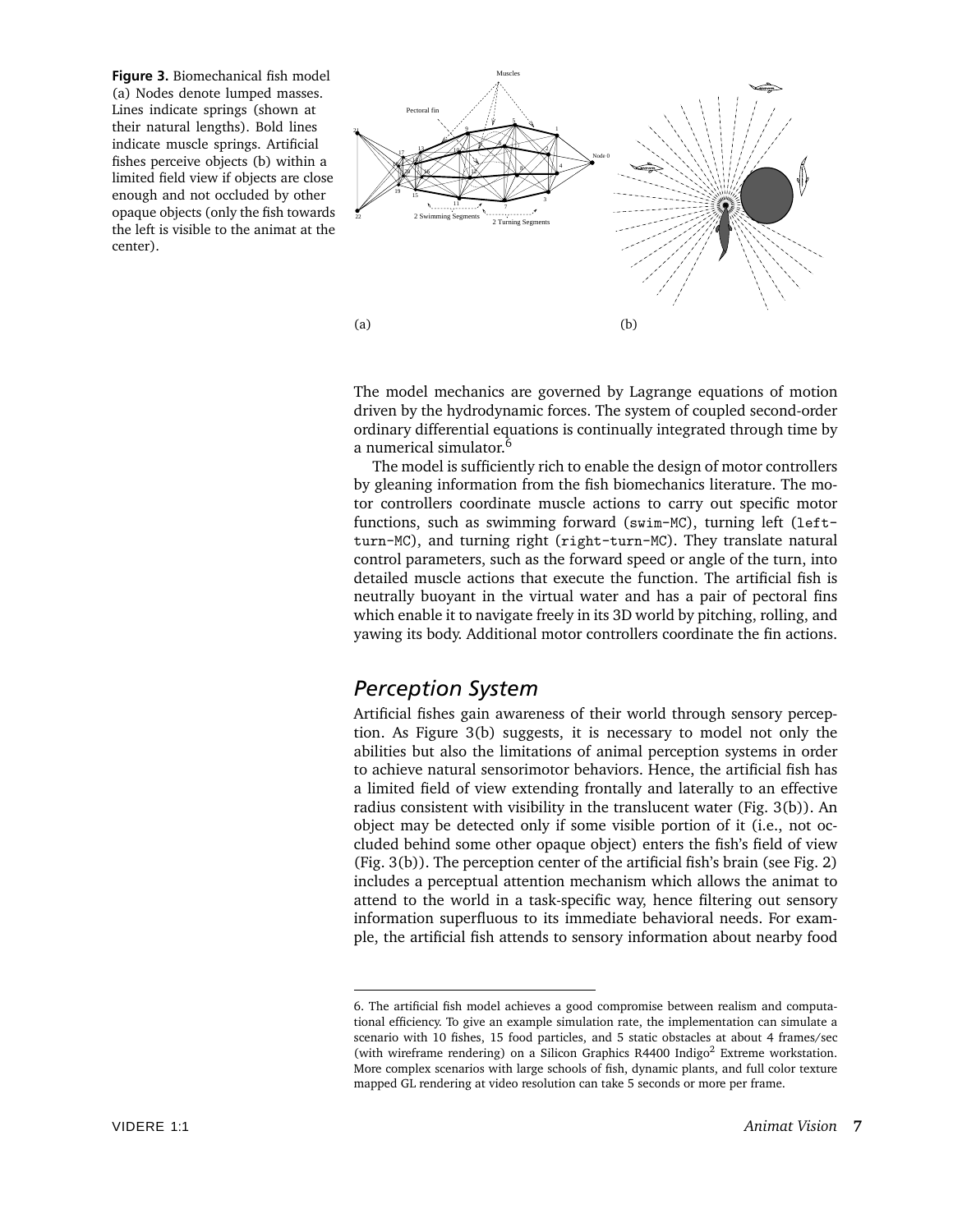sources when foraging. The animats in our previous ALife simulations (described in [3, 6, 23]) employ a perceptual oracle scheme according to which the artificial fish may satisfy its perceptual needs via direct interrogation of the 3D world model. In particular, subject to the appropriate perceptual limitations, the animat's on-board sensors query the geometric and photometric information that is available to the graphics rendering engine, as well as object identity and dynamic state information within the physics-based virtual world. We emphasize that our goal in the present paper is to replace the perceptual oracle with an artificial fish active vision system that elicits visual information from retinal images, as is described in the Animal Vision System section of this paper.

### *Behavior System*

The behavior center of the artificial fish's brain mediates between its perception system and its motor system (Fig. 2). A set of innate characteristics determines the (static) genetic legacy, which dictates whether the fish is male or female, predator or prey, etc. A (dynamic) mental state comprises variables representing hunger, fear, and libido, whose values depend on sensory inputs. The fish's cognitive faculty resides in the action selection component of its behavior center. At each simulation time step, action selection entails combining the innate characteristics, the mental state, and the incoming stream of sensory information to generate sensible, survival sustaining goals for the fish, such as to avoid an obstacle, to avoid predators, to hunt and feed on prey, or to court a potential mate. The action selector ensures that goals have some persistence by exploiting a single-item memory. The behavior memory reduces dithering, thereby improving the robustness of prolonged behaviors such as foraging, schooling, and mating. The action selector also controls the perceptual attention mechanism. At every simulation time step, the action selector activates behavior routines that attend to sensory information and compute the appropriate motor control parameters to carry the fish a step closer to fulfilling its immediate goals. The behavioral repertoire of the artificial fish includes primitive, reflexive behavior routines, such as obstacle avoidance, as well as more sophisticated motivational behavior routines, such as schooling and mating, whose activation is dependent on the mental state.

### *Modeling Form and Appearance*

Animat vision requires that artificial animals capture the form and appearance of natural animals with considerable visual fidelity. To this end, photographs of real fishes, such as the one shown in Figure 4(a), are converted into 3D spline (nurbs) surface body models (Fig. 4(b)). The digitized photographs are analyzed semi-automatically using deformable models [24], in particular, a "snake-mesh" tool which is demonstrated in Fig. 4(d–e) on a different fish image. The snake mesh slides freely over the image and can be manipulated using the mouse. The border snakes adhere to intensity edges demarcating the fish from the background, and the remaining snakes relax elastically to cover the imaged fish body with a smooth, nonuniform coordinate system (Fig. 4(e)). The coordinate system serves to map the appropriate image texture onto the spline surface to produce the final texture-mapped fish body model (Fig. 4(c)).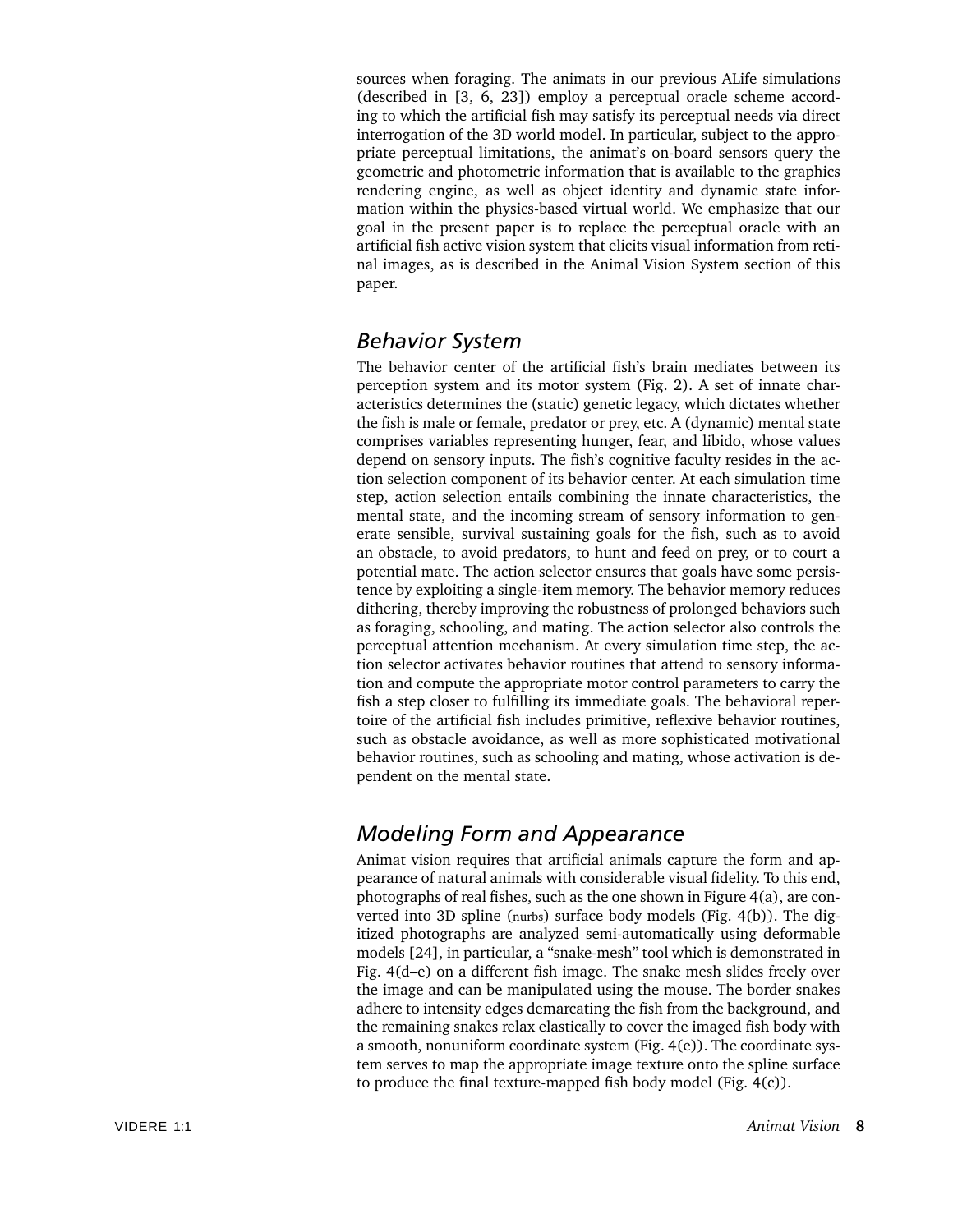**Figure 4.** (a) Digitized color image of a fish photo. (b) 3D NURBS surface fish body. (c) Color texture mapped 3D fish model. Initial (d) and final (e) snake-mesh on an image of a different fish.



### **The Animat Vision System**

In this section we present the animat vision system that we have developed for the artificial fish, which makes exclusive use of color retinal images.

### *Eyes and Retinal Imaging*

The artificial fish has binocular vision. The movements of each eye are controlled through two gaze angles  $(\theta, \phi)$  which specify the horizontal and vertical rotation of the eyeball, respectively. The angles are measured with respect to the head coordinate frame, such that the eye is looking straight ahead when  $\theta = \phi = 0$ °.

Each eye is implemented as four coaxial virtual cameras to approximate the spatially nonuniform, foveal/peripheral imaging capabilities typical of biological eyes. The level  $l = 0$  camera has the widest field of view (about 120◦) and the horizontal and vertical fields of view for the level *l* camera are related by

$$
f_x^l = 2 \tan^{-1} \left( \frac{d_x/2}{2^l f_c^0} \right) \qquad f_y^l = 2 \tan^{-1} \left( \frac{d_y/2}{2^l f_c^0} \right) \tag{1}
$$

where  $d_x$  and  $d_y$  are the horizontal and vertical image dimensions and  $f_c^0$  is the focal length of the wide field of view camera  $(l = 0)$ .<sup>7</sup>

Figure 5(a) shows an example of the  $64 \times 64$  images that are rendered by the four coaxial cameras (using the GL library and SGI graphics pipeline) of the left and right eye. Since the field of view decreases with increasing *l*, image *l* is a zoomed version of the central part of image *l* − 1. We refer to the image at level *l* = 3 as the fovea and the others as peripheral images. We magnify the level *l* image by a factor of 23−*<sup>l</sup>* and overlay, in sequence, the four images coincident on their centers starting with the  $l = 0$  image at the bottom (to form an (incomplete) pyramid), thus compositing a 512  $\times$  512 retinal image with a 64  $\times$  64 fovea at the center of a periphery with radially decreasing resolution (and increasing smoothing) in 3 steps. Figure 5(b) shows the binocular retinal images

<sup>7.</sup> If  $f_c^0$  is unknown, but the *l* = 0 field of view is known, then  $f_c^0$  is first computed using (1) with  $l = 0$  and this value is used to specify the field of view at the other levels.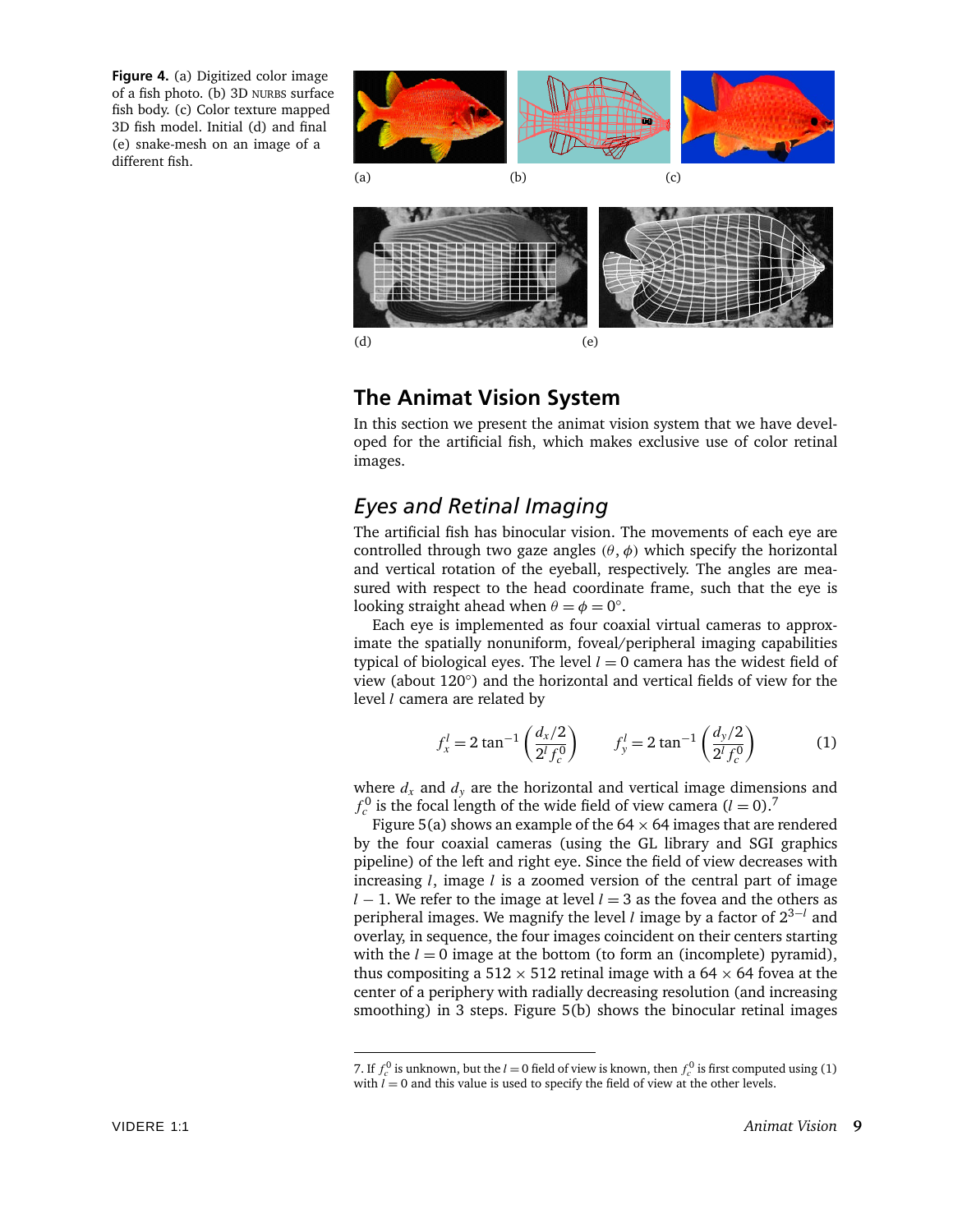**Figure 5.** Binocular retinal imaging. (a) 4 component images;  $l = 0, 1, 2$ , are peripheral images;  $l = 3$  is foveal image. (b) Composited retinal images (borders of composited component images are shown in white).









(b)

composited from the coaxial images at the top of the figure. To reveal the retinal image structure in the figure, we have placed a white border

around each magnified component image. The advantages of the multiresolution retina are significant. Vision algorithms which process the four  $64 \times 64$  component images are 16 times more efficient than those that would have to process a uniform  $512 \times 512$  retinal image.

### *Active Vision System Overview*

Figure 6 shows a block diagram of one ocular channel of the binocular animat vision system. The system currently consists of two main modules—a *foveation* module and *stabilization* module. Together they implement a gaze control capability that enables the artificial fish to stabilize the visual world as it locomotes, as well as to detect a visual target in its field of view, foveate the target, and visually navigate towards the target. If the target is in motion, the artificial fish can track it visually and swim in pursuit.

### *Foveation using Color Object Detection*

The mind of the fish stores a set of color models of objects that are of interest to it. For instance, if the fish is a predator, it would possess models of prey fish. The models are stored as a list of  $64 \times 64$  color images in the fish's memory.

We have adopted into the active vision system the color histogram methods of Swain [25]. The fish employs these methods to detect and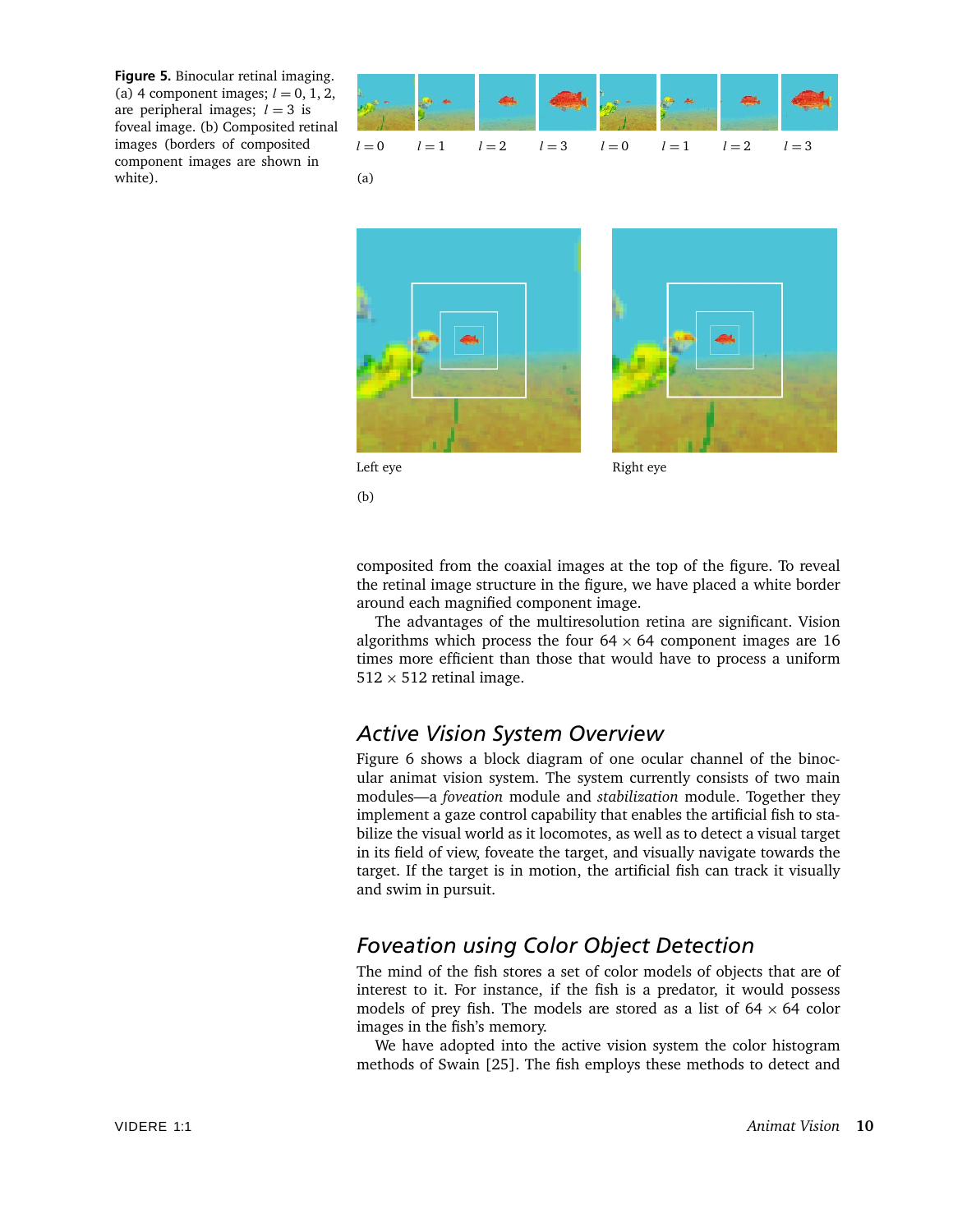**Figure 6.** Gaze control for one eye in the animat vision system. The flow of the algorithm is from right to left. A: Update gaze angles *(θ*, *φ)* and saccade using these angles. B: Search current level for model target and, if found, localize it, else search lower level. C: Select level to be processed (see text). F: Reduce field of view for next level and render. M: Compute a general translational displacement vector *(u*, *v)* between images *I (t* − 1*)* and *I (t)*. S: Scale the model's color histogram for use by the current level.



localize any target that may be imaged in the low resolution periphery of its retinas. Since each model object has a unique color histogram (when the background is subtracted from the object) it can be detected in the periphery by histogram intersection and localized by histogram backprojection.

### Modified Color Histogram Intersection Method

Swain [25] developed a technique called color indexing that efficiently identifies objects in a database in the presence of occlusion and over changes in viewpoint. He demonstrated that object color distributions without geometric information can provide a powerful cue for recognition.

The effectiveness of the algorithm degrades badly if the area of the object in the model image differs substantially from the area of the target object appearing in the image. Swain suggests scaling the initial model histogram by  $d_M^2/d^2$  where  $d_M$  is the known range of the model initially and *d* is the computed range of the target object at the time of backprojection. We will show later that estimating range is straightforward with the eyes verged on a target. Unfortunately, this scaling technique did not work well for the artificial fish, apparently because of noisy depth measurements and the perspective nonlinearity associated with the wide field of view cameras.

We developed a more robust intersection measure that is invariant to scale changes. This new method iteratively scales down an initially large model color histogram to the approximate size of the target object appearing in the image.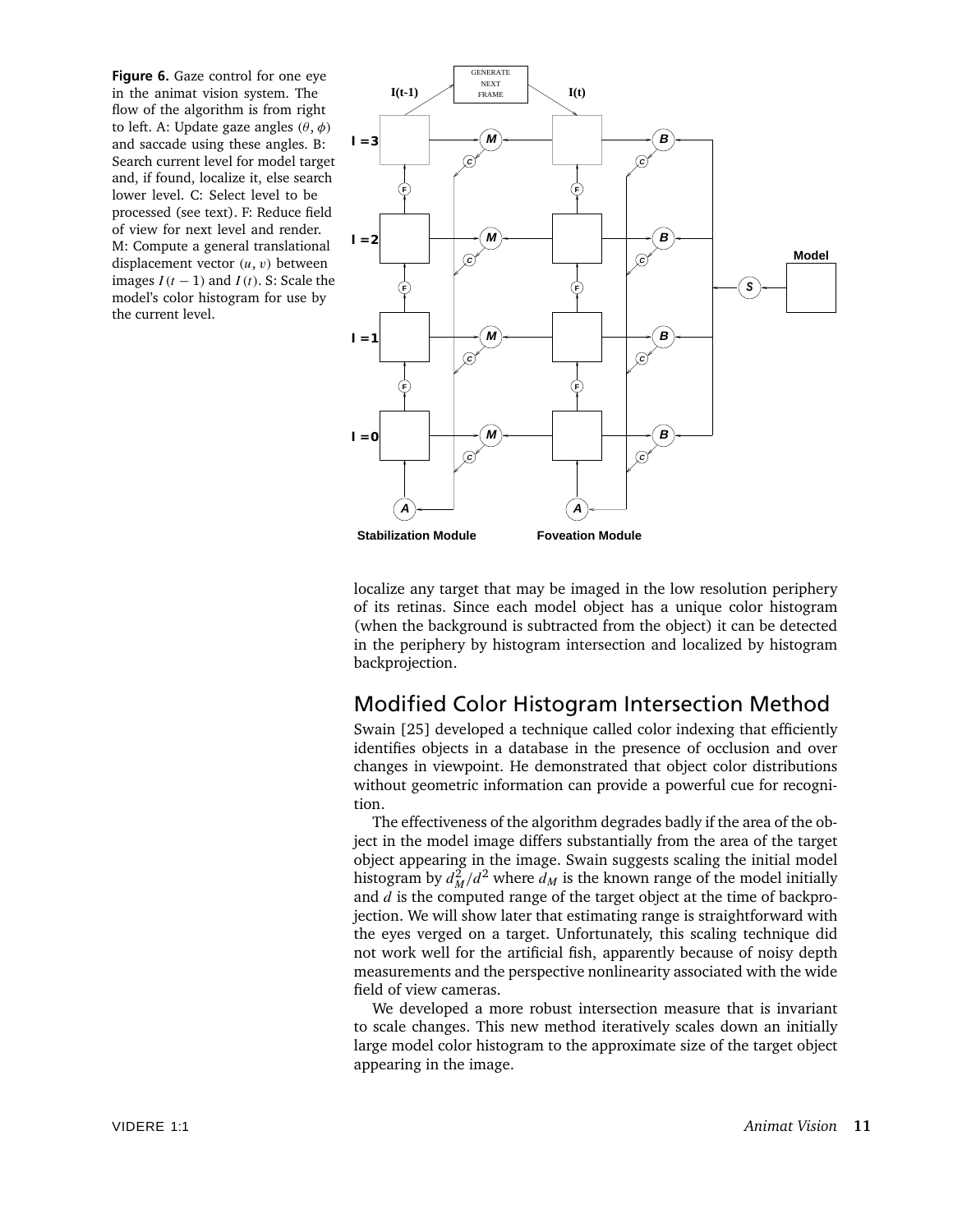Following Swain's notation in [25], his original histogram intersection measure is

$$
H = \frac{\sum_{j=1}^{n} \min(I_j, M_j)}{\sum_{j=1}^{n} M_j}
$$
 (2)

where *I* is the image color histogram, *M* is the model color histogram, and *n* is the number of histogram bins used. This measure is effective only if the model histogram is properly scaled. To overcome this limitation, note that the match value *H* gives the percentage of pixels from the model that have corresponding pixels of the same color in the image (hence,  $H = 0.9$  means that there is a 90% chance the model appeared in the image; however, the value of *H* can drop significantly; e.g.,  $H = 0.1$ if there is a scale difference between target and model). This suggests that we can use *H* itself to scale the model histogram *M*. Our experiments revealed that this is not always effective, but that it can be improved by scaling the histogram iteratively; i.e., recomputing *H* after every scaling of *M* until the value of *H* increases above a set threshold, say 0.9. This technique may be expressed as

$$
M_k^{i+1} = M_k^i H^i = M_k^i \frac{\sum_{j=1}^n \min(I_j, M_j^i)}{\sum_{j=1}^n M_j^i}; \quad k = 1, ..., n
$$
 (3)

where *i* is the iteration number. Equation 3 is iterated until the value of *H<sup>i</sup>* either exceeds the threshold, indicating the presence of the model in the image, or remains constant below threshold (or decreases), indicating that the model matches nothing in the image. The equation converges after a few iterations (usually 2 to 4 if the target size is not too much smaller than the model).

The iterative technique may degenerate in cases when the model is not present in the image, while a similar color combination is. The problem is that the model histogram gets scaled to the size of the false target to yield a large intersection match value, hence a false alarm.

To overcome this problem, we employ a new intersection measure after scaling the model histogram using (3). Our measure makes use of a weighted histogram intersection method inspired by the local histogram method proposed by Ennesser and Medioni [26]. Our measure is

$$
H_N = \frac{\sum_{j=1}^{n} W_j \min(I_j, M_j)}{\sum_{j=1}^{n} M_j}
$$
 (4)

where the weighting histogram *W* is given by  $W_j = M_j/2^l P_j$ . Here *P* is the color histogram of the peripheral image (at level  $l = 0$ ). As is noted by Ennesser and Medioni, the weighted intersection technique increases the selectivity of the method by placing more importance on colors that are specific to the model. In our experiments,  $H_N$  provided very good separation between intersection match values for false targets  $(H_N < 0.2)$  and true targets  $(H_N > 0.8)$ .

An alternative method, which also gives good results, is to incorporate the weighting histogram inside the iteration of equation (3) as follows:

$$
M_k^{i+1} = M_k^i \frac{\sum_{j=1}^n (M_j^i/2^l P_j) \min(I_j, M_j^i)}{\sum_{j=1}^n M_j^i}
$$
 (5)

The scaled *M* is then used iteratively to compute the intersection match value  $H_N$  as before.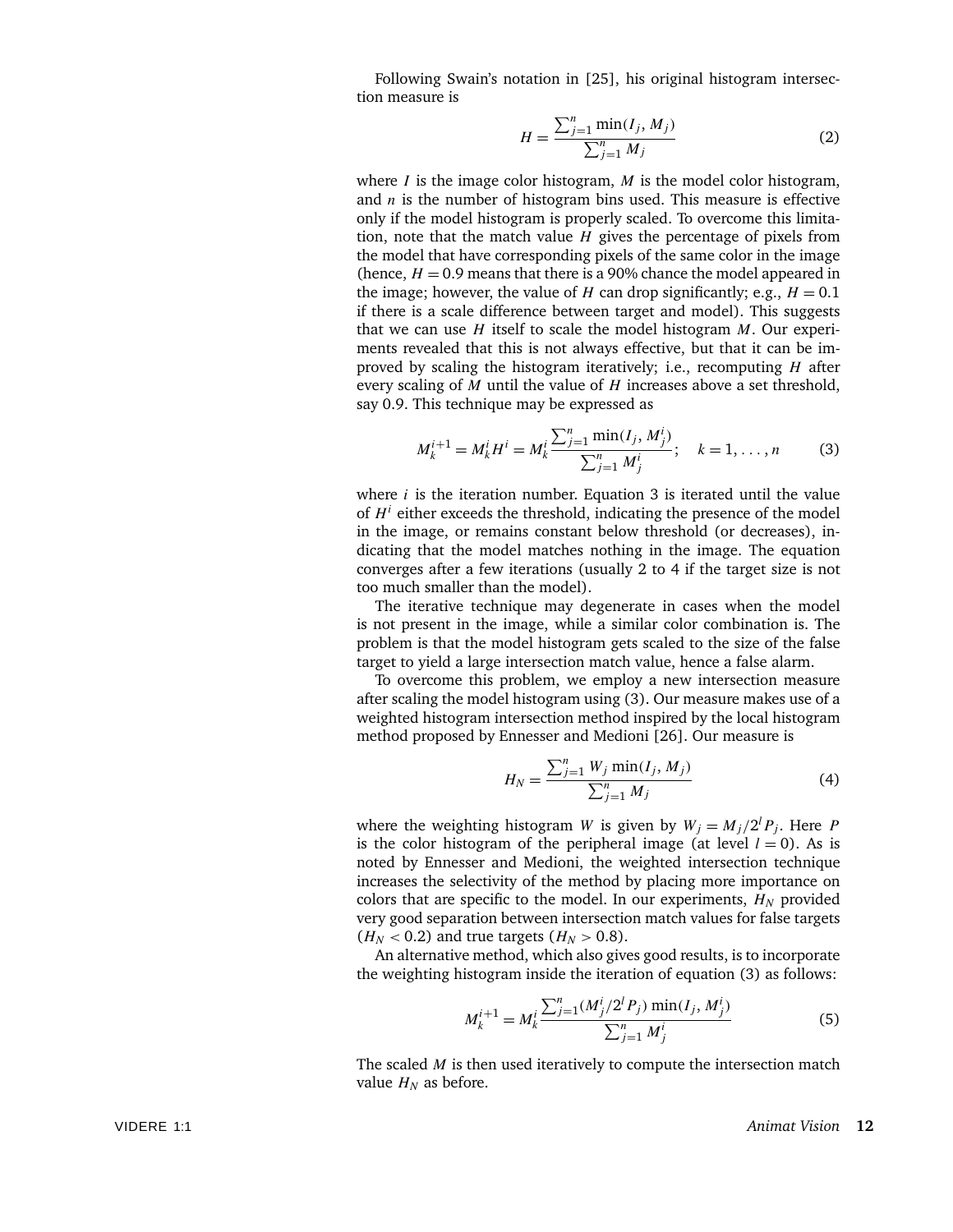### Localization using Color Histogram Backprojection

Once the model histogram has been properly scaled as described above, Swain's backprojection algorithm works well in localizing the pixel position of the center of the detected target in the foveal image. A thorough description of this algorithm is available in [25].

### Saccadic Eye Movements

When a target is detected in the visual periphery, the eyes will saccade to the angular offset of the target to bring it within the fovea. With the object in the high resolution fovea, a more accurate foveation is obtained by a second pass of histogram backprojection. A second saccade typically centers the object accurately in both left and right foveas, thus achieving vergence.

When the fish is executing a rapid turn, however, the target could partially exit the fovea  $(l = 3)$ . Part of it will appear in the next coarser image  $(l = 2)$ . Three saccades are then typically used to regain a foveal fix on the target. The first saccade detects the portion of the target still in the fovea and makes an initial attempt to foveate the target, on the second saccade the target is brought closer to the center of the fovea, and finally the third saccade accurately centers the target in both foveas to verge the eyes.

Module *A* in Figure 6 performs the saccades by incrementing the gaze angles  $(\theta, \phi)$  with differential angles  $(\Delta \theta, \Delta \phi)$  in order to rotate the eyes to the required gaze direction. When the pixel location of the target, computed from the left or right images at level *l*, is  $(x_c, y_c)$ , the correction gaze angles for the eye are given by

$$
\Delta \theta = \tan^{-1} \left( \frac{x_c}{2^l f_c} \right) \qquad \Delta \phi = \tan^{-1} \left( \frac{y_c}{2^l f_c} \right) \tag{6}
$$

If the target object comes too near the eyes and fills the entire fovea, the algorithm foveates the target at the next coarser level (e.g.,  $l = 2$ ), where the field of view is broader and the target has a more reasonable size for detection and localization. Note that (6) computes the correction angles at level *l*, but the same corrected  $(\theta, \phi)$  are used to render all the other levels.

### *Visual Field Stabilization using Optical Flow*

It is necessary to stabilize the visual field of the artificial fish because its body undulates as it swims. The optokinetic reflex in animals stabilizes vision by measuring image motion and producing compensatory eye movements. Once a target is verged in both foveas, the stabilization process assumes the task of keeping the target foveated as the fish locomotes.

Stabilization is achieved by computing the displacement  $(u, v)$  between the current and previous foveal images and updating the gaze angles to  $(\theta + \Delta\theta, \phi + \Delta\phi)$ . The displacement is computed as a translational offset in the retinotopic coordinate system using a least squares minimization of the optical flow constraint equation between image frames at times *t* and  $t - 1$  [27, 28]. The flow constraint equation is given by [29]

$$
uI_x + vI_y + I_t = 0 \tag{7}
$$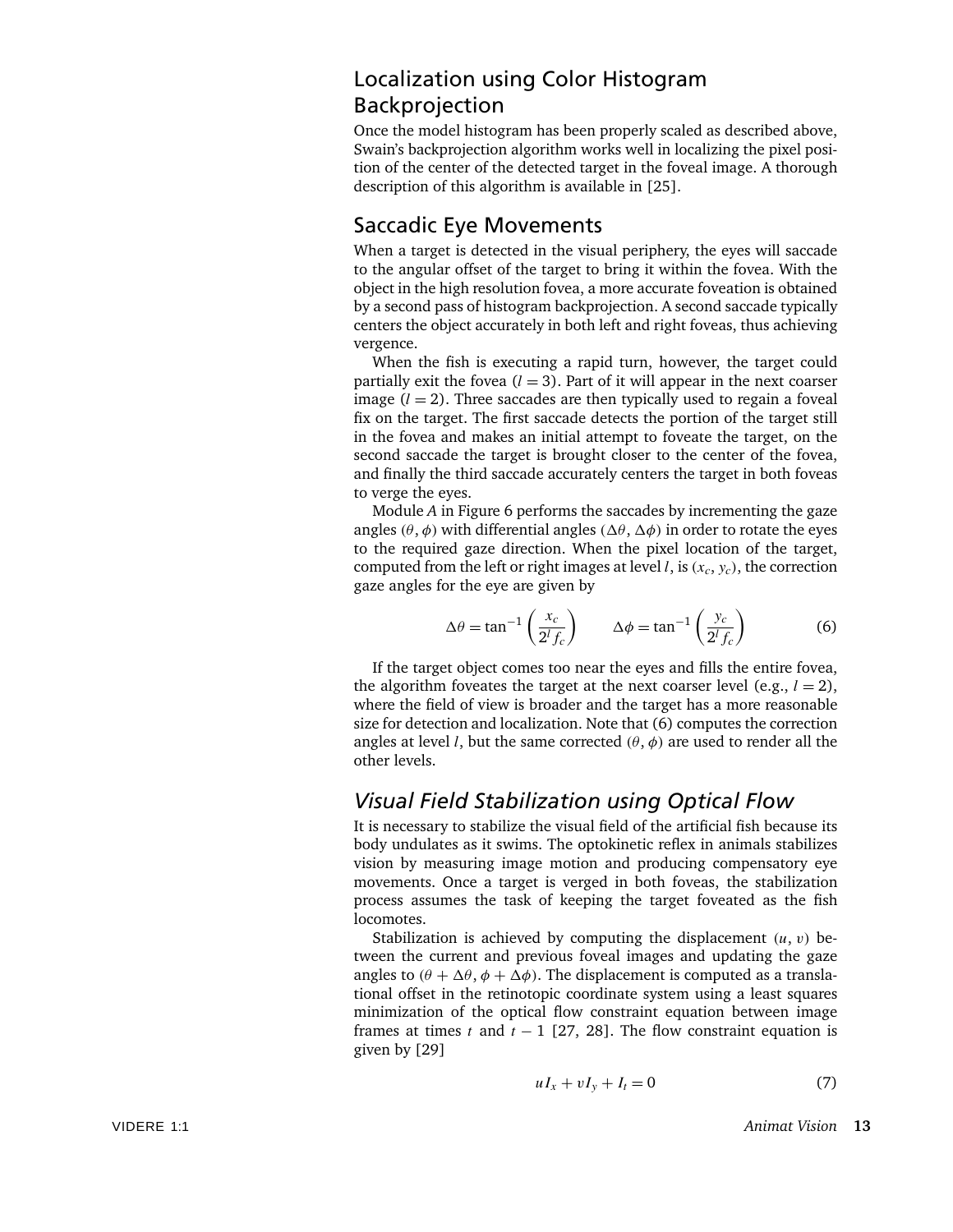where  $I_x$ ,  $I_y$ , and  $I_t$  are the derivatives of the image intensity, such that

$$
I(x, y, t) = \frac{1}{3} [R(x, y, t) + G(x, y, t) + B(x, y, t)]
$$
 (8)

where *R*, *G*, and *B* denote the color component channels. The error function

$$
E(u, v) = \sum_{x, y \in \text{fovea}} (uI_x + vI_y + I_t)^2
$$
 (9)

is minimized by simultaneously solving the two equations *∂E/∂u* = 0 and  $\partial E/\partial v = 0$  for the image displacement  $(u, v)$ .

The correction angles  $(\Delta \theta, \Delta \phi)$  for a displacement of  $(u, v)$  between the images at level *l* are computed using (6) by replacing  $(x_c, y_c)$  with  $(u, v)$ . If the displacement computed from the foveal images (at level  $l = 3$ ) is too small (indicating the target is close enough to fill the fovea), the algorithm stabilizes at the next lower level where the target does not fill the entire image area.

The flow constraint displacement estimation method is accurate only for small displacements between frames. Consequently, when the displacement of the target between frames is large enough that the method is likely to produce bad estimates, the fix is regained by invoking the foveation module to re-detect and re-foveate the target, as described earlier.

Each eye is controlled independently during foveation and stabilization of a target. Hence, the two eyes must be correlated to keep them verged accurately on the target and not drifting in different directions. The correlation is performed by computing the displacement *(u*, *v)* between the left and right foveal images (at  $l = 3$ ), and correcting the gaze angles of the right eye to  $(\theta_R + \Delta\theta_R, \phi_R + \Delta\phi_R)$  using (6).

Once the eyes are verged on a target, it is straightforward for the active vision system to estimate the range to the target from the gaze angles. Referring to Figure 7, the range is

$$
d = b \frac{\cos(\theta_R) \cos(\theta_L)}{\sin(\theta_L - \theta_R) \cos(\theta_P)}
$$
(10)

where *b* is the baseline between the two eyes, and  $\theta_P = \frac{1}{2}(\theta_R + \theta_L)$  is the left/right turn angle [29]. When the eyes are verged on a target the vergence angle is  $\theta_V = (\theta_R - \theta_L)$  and its magnitude increases as the fish comes closer to the target [30].

### **Vision-Guided Navigation**

The artificial fish can employ the direction of gaze of its eyes to effectively navigate its world. In particular, it is natural to use the gaze angles as the eyes are fixated on a target to navigate towards the target. The *θ* angles are used to compute the left/right turn angle  $\theta_P$  shown in Figure 7, and the *φ* angles are similarly used to compute an up/down turn angle  $\phi_P = \frac{1}{2}(\phi_R + \phi_L)$ . The fish's turn motor controllers are invoked to execute a left/right turn—left-turn-MC for negative  $\theta_P$  and rightturn-MC for positive  $θ_P$  (see the Motor System subsection)—with  $|θ_P|$ as parameter when  $|\theta_P| > 30^\circ$ . An up/down turn command is issued to the fish's pectoral fins if  $|\phi_P| > 5^\circ$ , with a positive  $\phi_P$  interpreted as up and negative as down.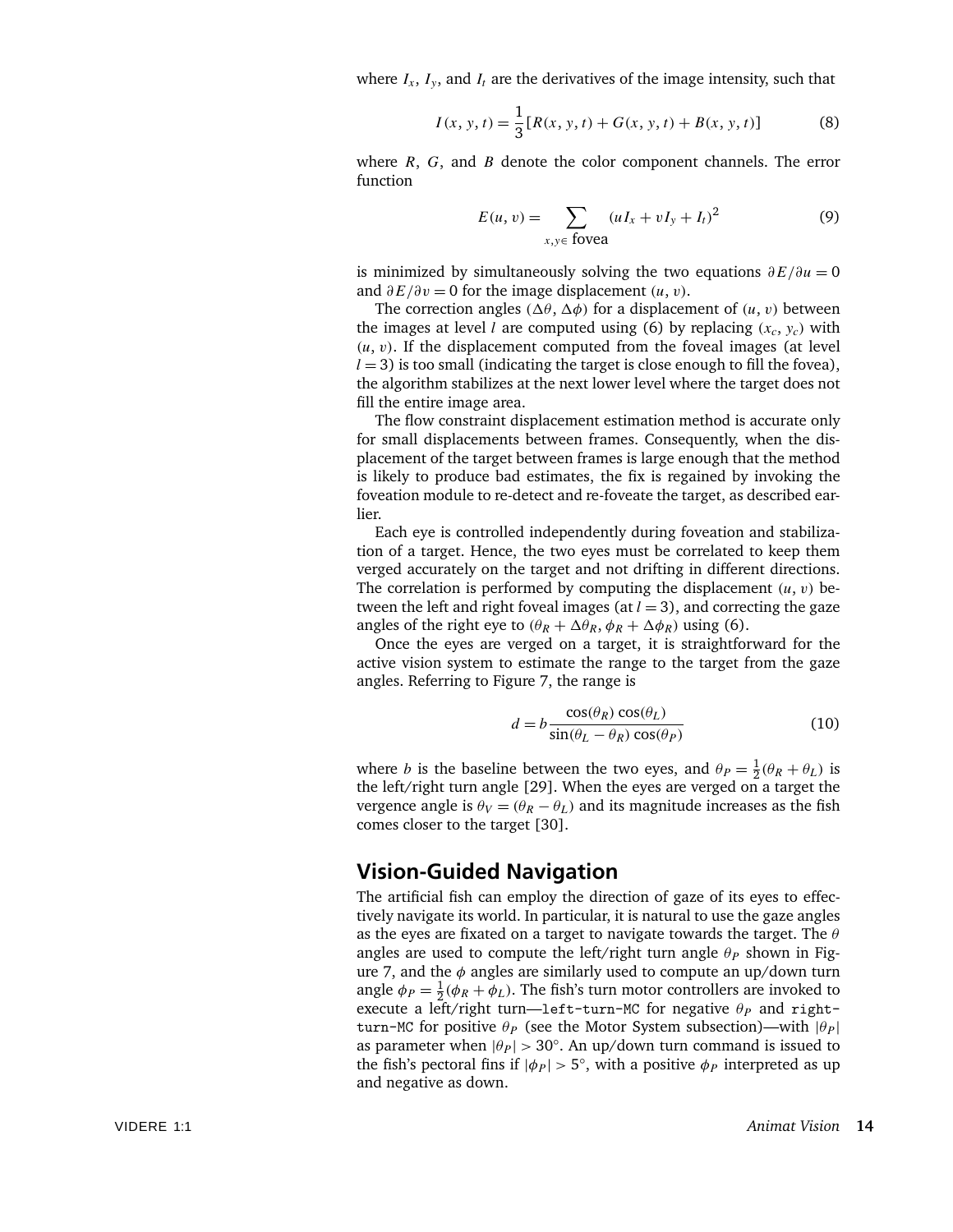**Figure 7.** Gaze angles and range to target geometry.



### *Pursuit of Nonrigid Targets in Motion*

The problem of pursuing a moving target that has been fixated in the foveas of the artificial fish's eyes is simplified by the gaze control mechanism described above. The fish can robustly foveate a moving target and chase it by using the turn angles  $(\theta_P, \phi_P)$  computed from the gaze angles that are continuously updated by the foveation/stabilization algorithms.

We have carried out numerous experiments in which the moving target is a reddish fish whose color histogram model is stored in the memory of a predator fish equipped with the active vision system. Figure 8 shows plots of the gaze angles and the turn angles obtained over the course of 100 frames in a typical experiment as the predator fixates on and actively pursues a prey target. Figure 9 shows a sequence of image frames acquired by the observer fish during its navigation (only the left retinal images are shown). Frame 0 shows the target visible in the low resolution periphery of the fish's eyes (middle right). Frame 1 shows the view after the target has been detected and the eyes have saccaded to foveate the target (note that the size decrease of the target after foveation is a perspective effect). The subsequent frames show the target remaining fixated in the fovea, despite the side-to-side motion of the fish's body as it swims towards the target. Fixation is achieved by stabilizing the eyes with compensating saccade signals. The signals are indicated in Figure 8 by the undulatory responses of the *θ* angles.

Figure 8 shows that the vergence angle tends to increase in magnitude as the fish moves closer to the target (around frame 100). In comparison to the *θ* angles, the *φ* angles show little variation, because the fish does not undulate vertically very much as it swims forward. It is apparent from the graphs that the gaze directions of the two eyes are nicely correlated; that is,  $(\theta_R, \phi_R)$  follows  $(\theta_L, \phi_L)$ , with  $\theta_R - \theta_L$  indicating the reciprocal of range to the target.

Notice that in frames 87–117 of Figure 9, a yellow fish whose size is similar to the target fish passes behind the target. In this experiment the fish with active vision was instructed to treat all non-reddish objects as totally uninteresting and not worth foveating. Because of the color difference, the yellow object does not distract the fish's gaze from its reddish target. This demonstrates the robustness of the color-based fixation algorithm.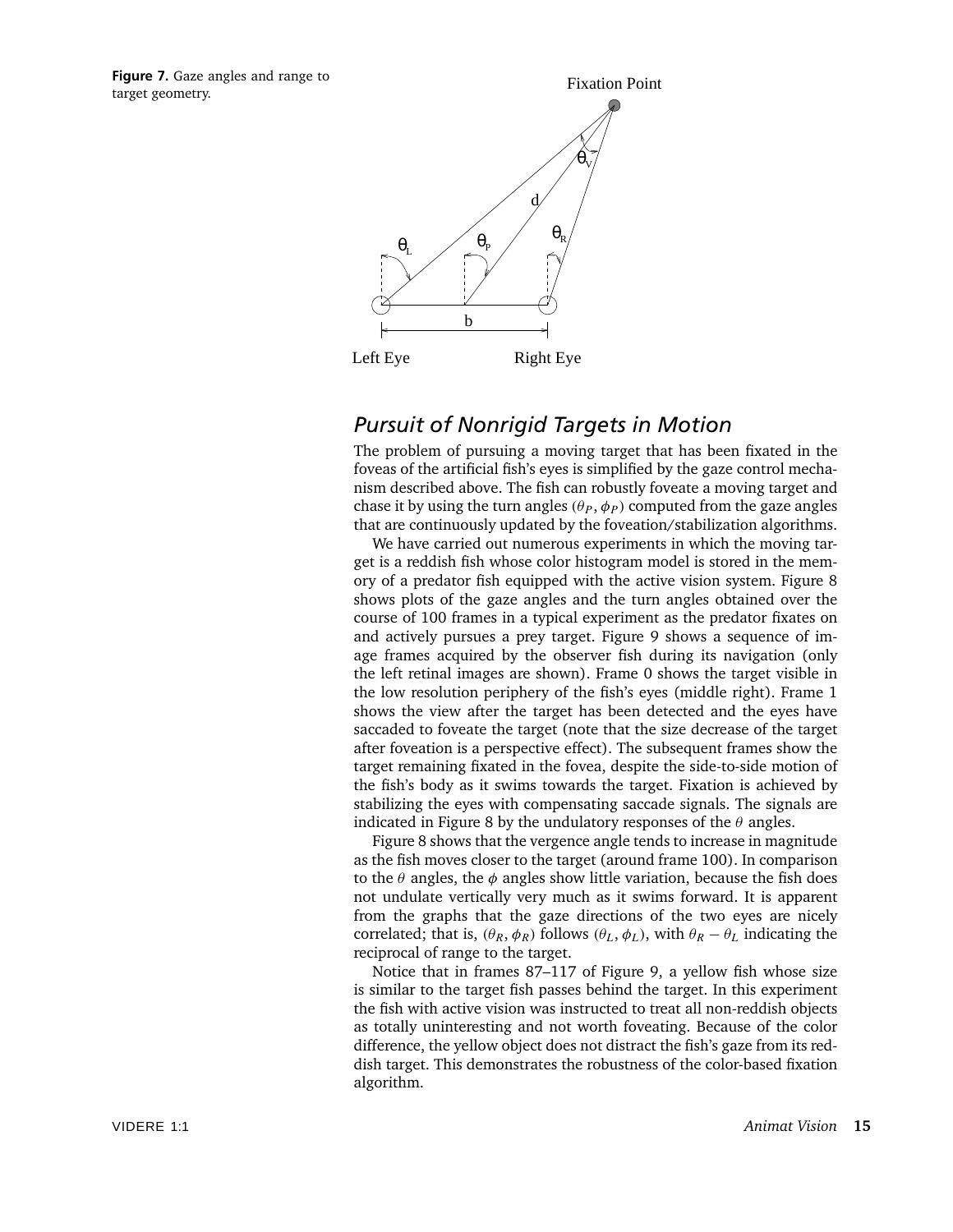**Figure 8.** Gaze angles (saccade signals) vs. time (frames) of the observer fish while pursuing the reddish target fish.



### **Conclusion and Future Work**

This paper has presented work that spans the fields of computer vision, artificial life, and computer graphics. Our research was motivated in part by the realization that many active vision researchers would rather not have their progress impeded by the limitations and complications of currently available hardware. Animat vision offers a viable, purely software alternative to the prevailing hardware vision mindset.

To demonstrate the animat vision approach, we have employed a physics-based, virtual marine world inhabited by lifelike artificial fishes that emulate the appearance, motion, and behavior of natural fishes in their physical habitats. Artificial fishes are virtual zoological robots ("zoobots") that offer active vision researchers greater mobility and maneuverability, lower cost, and higher reliability/repeatability than can be expected from present-day physical robots. Moreover, these physicsbased virtual robots are governed in their virtual world by the same principles that physical robots are subject to in the physical world, hence they share the attraction of situated physical robots for the purposes of active vision research.

In a relatively short period of time we have successfully implemented within the framework of the artificial fish animat a set of active vision algorithms for foveation and vergence of interesting targets, for retinal image stabilization, and for pursuit of moving targets through visuallyguided navigation. Note, however, that the automated analysis of the class of retinal images that confront our vision algorithms is by no means easy.

In future work we will endeavor to develop a more extensive arsenal of active vision algorithms to support the complete behavioral repertoire of artificial fishes. The animat vision approach allows us to do this in stages without ever compromising the complete functionality of the artificial fish. We anticipate that the active vision suite that we are developing will be relevant in whole or in part to physical robotics (e.g., autonomous underwater vehicles). In conclusion, it appears that artificial animals in their virtual worlds can serve as a proving ground for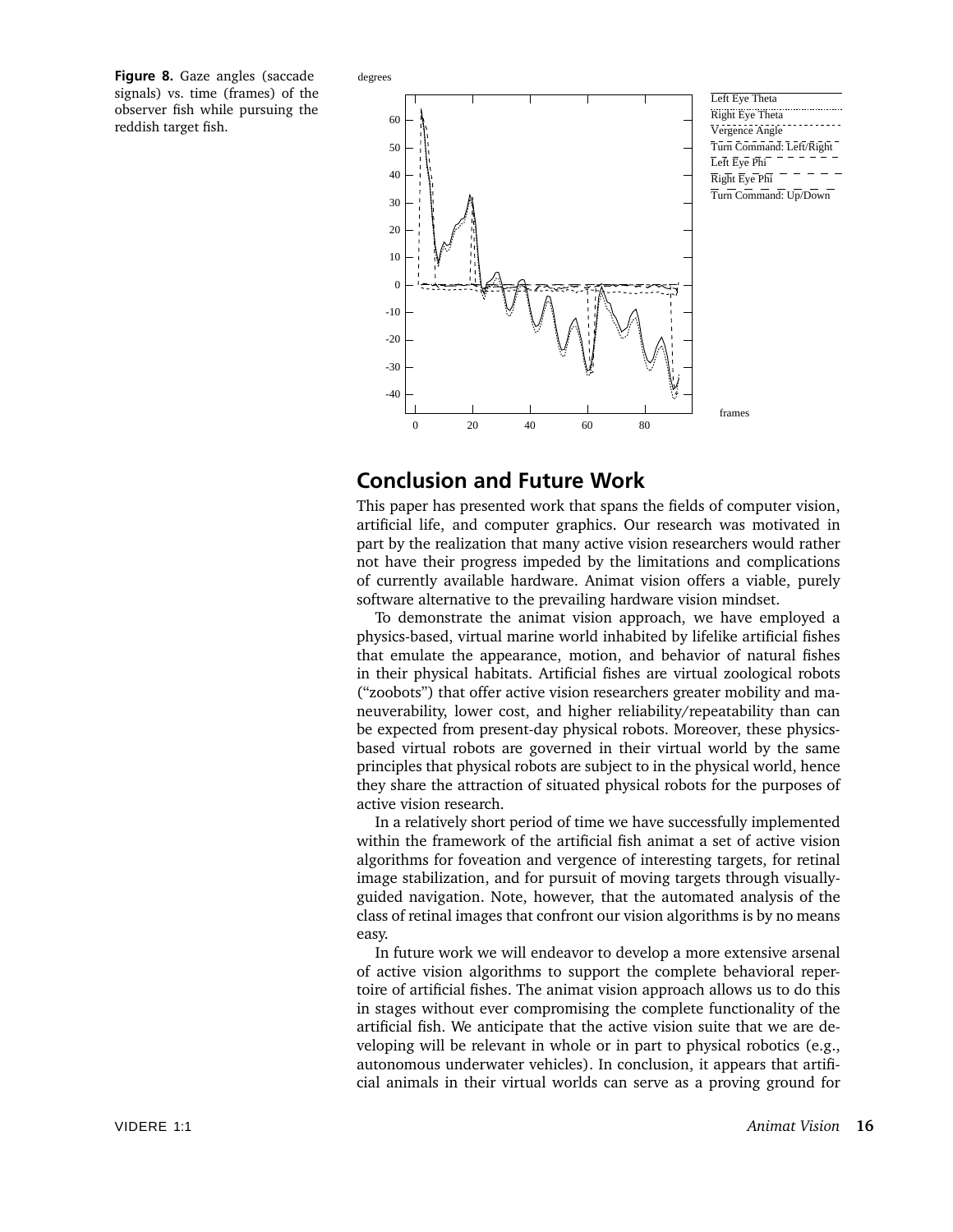**Figure 9.** Retinal image sequence from the left eye of the active vision fish as it detects and foveates on a reddish fish target and swims in pursuit of the target. The target appears in the periphery (middle right) in frame 0 and is foveated in frame 1. The target remains fixated in the center of the fovea as the fish uses the gaze direction to swim towards it (frames 7–117). The target fish turns and swims away with the observer fish in visually guided pursuit (frames 135–152).



theories that profess sensorimotor competence in animal or robotic situated agents.

### **Acknowledgments**

This research was made possible by the creativity, dedication, and cooperation of Xiaoyuan Tu, who developed the artificial fish animat. We thank her and Radek Grzeszczuk for their many important contributions to the artificial fishes project. We also thank the many persons who have discussed and debated the animat vision idea with us, especially John Tsotsos, Geoffrey Hinton, and Allan Jepson. The work was supported by a research grant from the Natural Sciences and Engineering Research Council of Canada and by the ARK (Autonomous Robot for a Known environment) Project, which receives its funding from PRECARN Associates Inc., Industry Canada, the National Research Council of Canada, Technology Ontario, Ontario Hydro Technologies, and Atomic Energy of Canada Limited. DT is a fellow of the Canadian Institute for Advanced Research.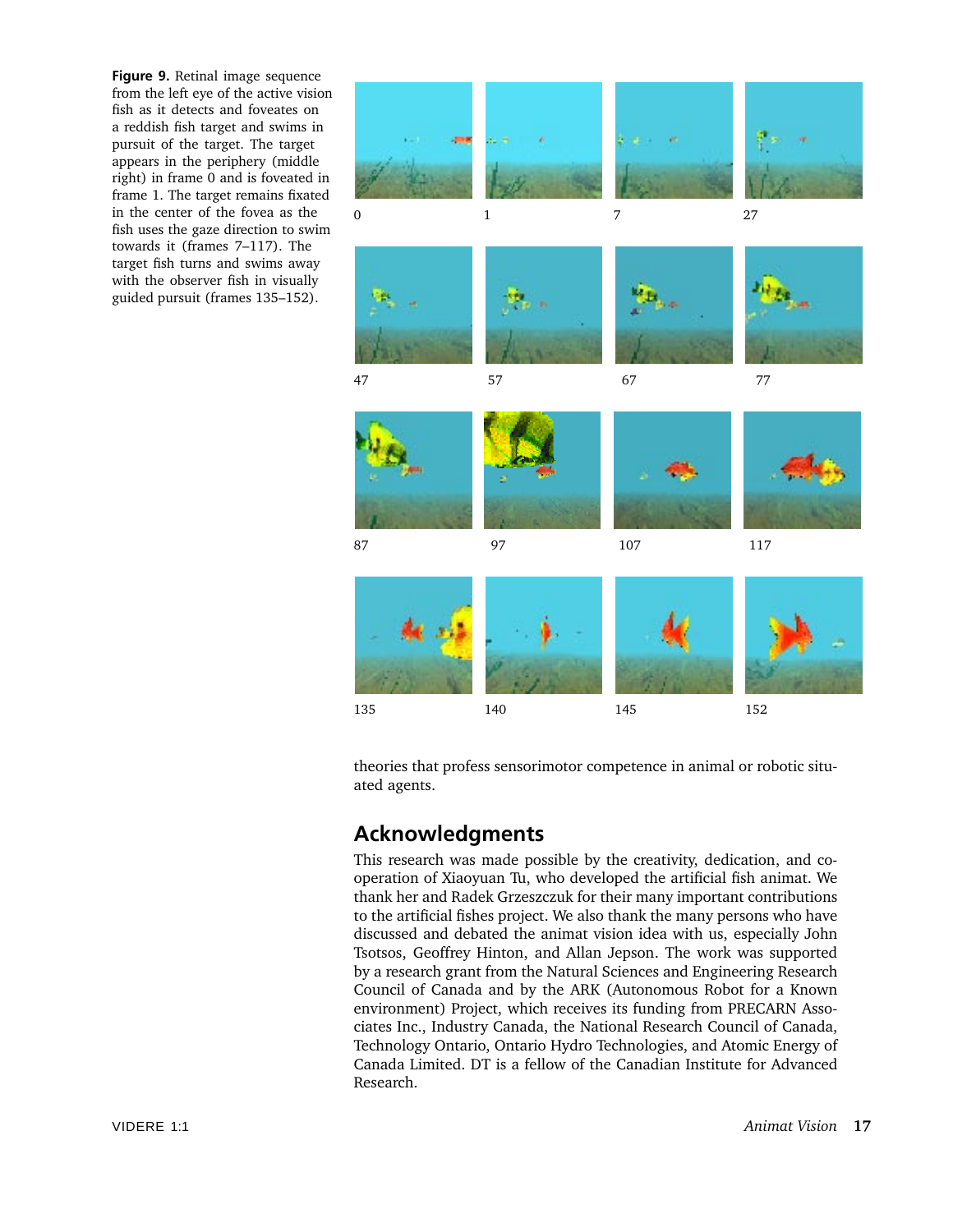### **References**

- [1] P. Husbands, editor. *From Animals to Animats: The 3rd International Conf. on Simulation of Adaptive Behavior*, Cambridge, MA, 1994. MIT Press.
- [2] S. W. Wilson. The animat path to AI. In J.-A. Meyer and S. Wilson, editors, *From Animals to Animats*, pages 15–21. MIT Press, Cambridge, MA, 1991.
- [3] D. Terzopoulos, X. Tu, & R. Grzeszczuk. Artificial fishes: Autonomous locomotion, perception, behavior, and learning in a simulated physical world. *Artificial Life*, 1(4):327–351, 1994.
- [4] D. Terzopoulos & T.F. Rabie. Animat vision. In *Proc. Fifth International Conference on Computer Vision*, pages 801–808, Cambridge, MA, June 1995. IEEE Computer Society Press.
- [5] T.F. Rabie & D. Terzopoulos. Motion and color analysis for animat perception. In *Proc. 13th National Conference on Artificial Intelligence*, pages 1090–1097, Portland, OR, August 1996. Morgan Kaufmann.
- [6] X. Tu & D. Terzopoulos. Artificial fishes: Physics, locomotion, perception, behavior. In *Computer Graphics* Proceedings, Annual Conference Series, Proc. SIGGRAPH '94 (Orlando, FL), pages 43–50. ACM SIGGRAPH, July 1994.
- [7] R. D. Fernald. Vision. In D. H. Evans, editor, *The Physiology of Fishes*, Chapter 6, pages 161–189. CRC Press, Boca Raton, FL, 1993.
- [8] E.R. Loew & W.N. McFarland, editors. *Fish Vision*, volume 31(3) of *Vision Research*, 1991.
- [9] J. J. Gibson. *The Ecological Approach to Visual Perception*. Houghton Mifflin, Boston, MA, 1979.
- [10] R. Bajcsy. Active perception. *Proceedings of the IEEE*, 76(8):996– 1005, 1988.
- [11] D. Ballard. Animate vision. *Artificial Intelligence*, 48:57–86, 1991.
- [12] Y. Aloimonos, A. Bandyopadhyay, & I. Weiss. Active vision. *Int. J. Computer Vision*, pages 333–356, 1987.
- [13] D.H. Ballard & C.M. Brown. Principles of animate vision. *CVGIP: Image Understanding*, 56(1):3–21, July 1992.
- [14] A. Blake & A. Yuille, editors. *Active Vision*. MIT Press, Cambridge, MA, 1992.
- [15] M.J. Swain & M.A. Stricker (Eds.). Promising directions in active vision. *Int. J. Computer Vision*, 11(2):109–126, 1993.
- [16] V. Braitenberg. *Vehicles, Experiments in Synthetic Psychology*. MIT Press, Cambridge, MA, 1984.
- [17] R.A. Brooks. Intelligence without representation. *Artificial Intelligence*, 47:139–160, 1991.
- [18] P. Maes, editor. *Designing Autonomous Agents*. MIT Press, Cambridge, MA, 1991.
- [19] R. Beer. *Intelligence as Adaptive Behavior*. Academic Press, NY, 1990.
- [20] B. M. Blumberg & T. A. Galyean. Multi-level direction of autonomous creatures for real-time virtual environments. In *Computer Graphics* Proceedings, Annual Conference Series, Proc. SIGGRAPH '95 (Los Angeles, CA), pages 47–55. ACM SIGGRAPH, August 1995.
- [21] C. W. Reynolds. Flocks, herds, and schools: A distributed behavioral model. *Computer Graphics*, 21(4):25–34, 1987.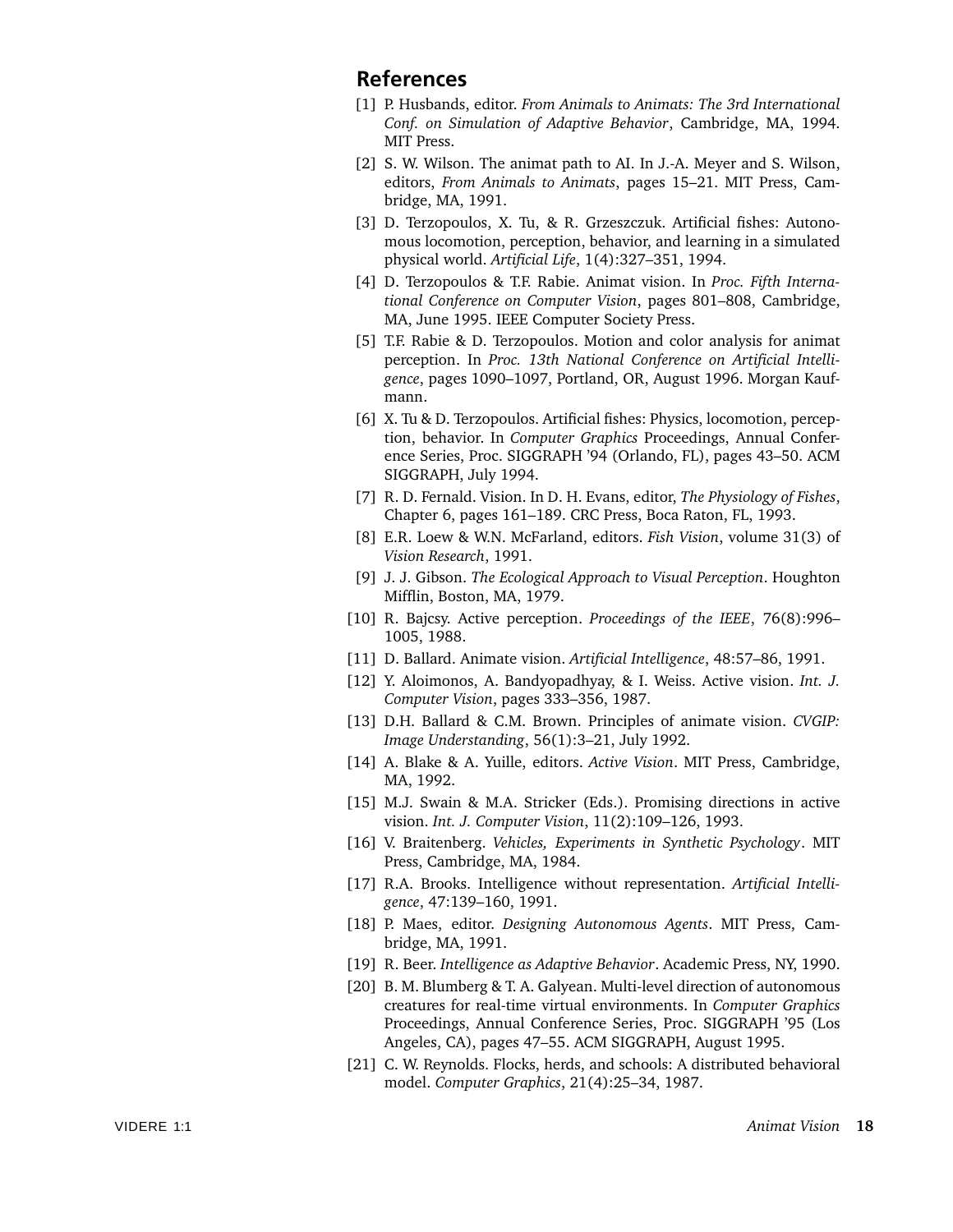- [22] O. Renault, N. Magnenat-Thalmann, & D. Thalmann. A vision-based approach to behavioral animation. *Visualization and Computer Animation*, 1:18–21, 1990.
- [23] X. Tu & D. Terzopoulos. Perceptual modeling for the behavioral animation of fishes. In *Proc. 2nd Pacific Conf. on Computer Graphics*, Beijing, China, 1994.
- [24] D. Terzopoulos, A. Witkin, & M. Kass. Constraints on deformable models: Recovering 3D shape and nonrigid motion. *Artificial Intelligence*, 36(1):91–123, 1988.
- [25] M. Swain & D. Ballard. Color indexing. *Int. J. Computer Vision*, 7:11– 32, 1991.
- [26] F. Ennesser & G. Medioni. Finding waldo, or focus of attention using local color information. In *Proc. Computer Vision and Pattern Recognition Conf. (CVPR'93)*, pages 711–712, 1993.
- [27] P.J. Burt, J.R. Bergen, R. Hingorani, R. Kolczynski, W.A. Lee, A. Leung, J. Lubin, & H. Shvaytser. Object tracking with a moving camera: An application of dynamic motion analysis. *Proc. IEEE Workshop on Visual Motion*, pages 2–12, March 1989. Irvine, CA.
- [28] M. Irani, B. Rousso, & S. Peleg. Recovery of ego-motion using image stabilization. *Proc. IEEE Workshop on Visual Motion*, pages 454–460, 1994.
- [29] B. K. P. Horn. *Robot Vision*. MIT Press, Cambridge, MA, 1986.
- [30] D. Coombs & C. Brown. Real-time binocular smooth pursuit. *Int. J. Computer Vision*, 11(2):147–164, 1993.